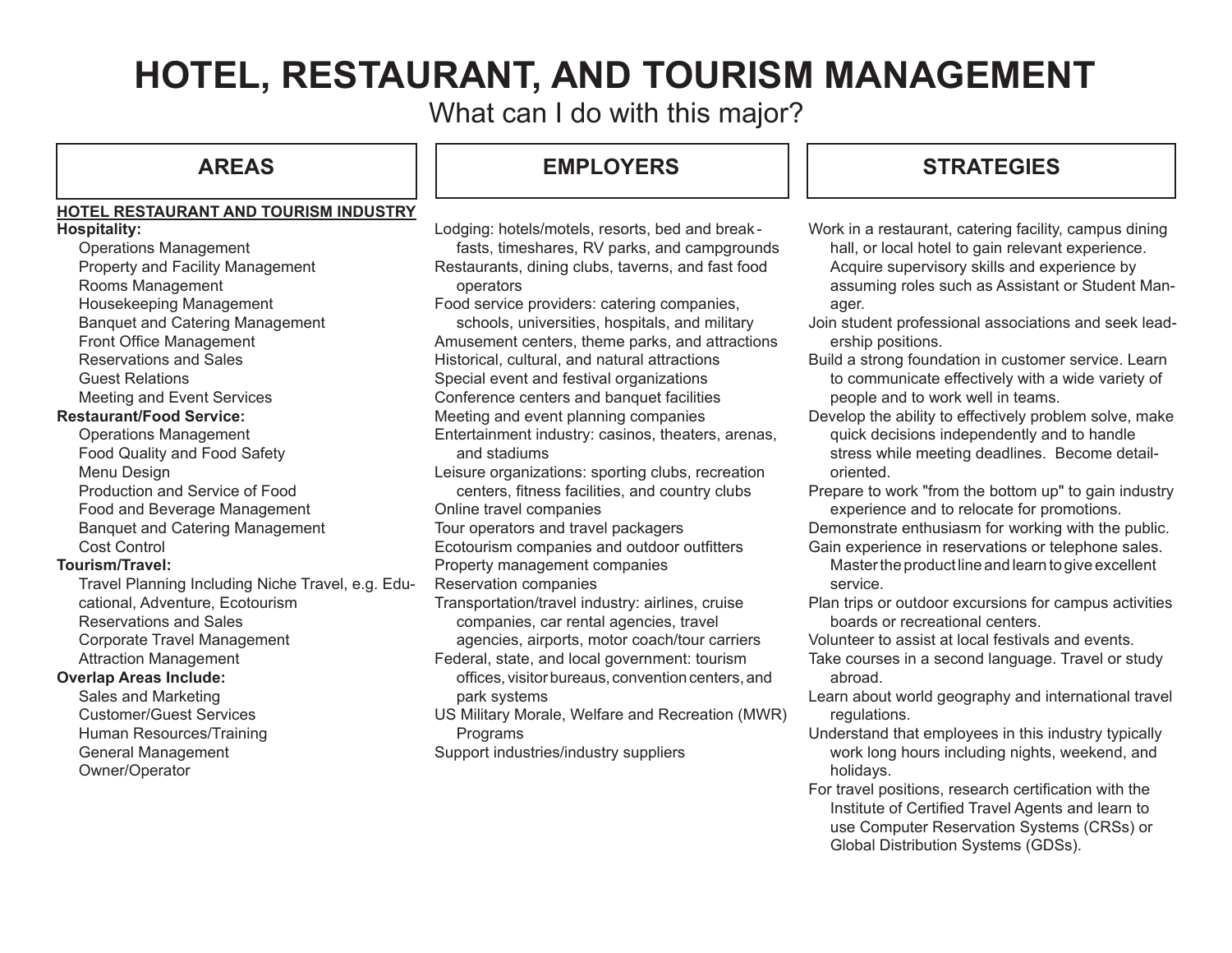## **SPECIAL EVENTS**

Convention and Trade Show Planning Convention Services Management Meeting Planning Entertainment Event Planning Athletic Event Planning Programs and Activities Planning Children's Programming/Planning Corporate Event Planning Wedding Planning

## **SALES/MARKETING**

General Sales Meeting and Convention Sales Incentive Travel Sales Media Planning and Development Public Relations Publicity/Promotions Market Research

## **AREAS EMPLOYERS**

| Large hotels and resorts<br>Amusement centers, theme parks, and attractions<br>Special event and festival organizations<br>Conference centers and banquet facilities<br>Meeting and event planning companies<br>Entertainment industry: casinos, theaters, arenas,<br>and stadiums<br>Athletic teams and organizations<br>Cruise companies<br>Leisure organizations: sporting clubs, recreation<br>centers, fitness facilities, and country clubs<br>Trade and professional associations<br>State, federal, and local government: tourism<br>offices, visitor bureaus, convention centers, park<br>systems, and US Military MWR Programs<br>Large corporations                                                                                                                                                                                                                                                                                                                                                                                        | Take classes in business, commercial recreation,<br>advertising, and public relations.<br>Gain experience through planning activities and<br>events for campus and community organizations.<br>Work with summer conferences and youth groups<br>that your university may host.<br>Work part-time or intern with local hotels, conference<br>centers, and banquet facilities.<br>Develop the ability to make quick decisions<br>independently. Learn to think creatively.<br>Display good planning, organizational, interpersonal,<br>and public speaking skills.<br>Attend conferences for student organizations and<br>professional associations.<br>Research certifications for event or wedding<br>planning. |
|-------------------------------------------------------------------------------------------------------------------------------------------------------------------------------------------------------------------------------------------------------------------------------------------------------------------------------------------------------------------------------------------------------------------------------------------------------------------------------------------------------------------------------------------------------------------------------------------------------------------------------------------------------------------------------------------------------------------------------------------------------------------------------------------------------------------------------------------------------------------------------------------------------------------------------------------------------------------------------------------------------------------------------------------------------|-----------------------------------------------------------------------------------------------------------------------------------------------------------------------------------------------------------------------------------------------------------------------------------------------------------------------------------------------------------------------------------------------------------------------------------------------------------------------------------------------------------------------------------------------------------------------------------------------------------------------------------------------------------------------------------------------------------------|
| Tour operators and travel packagers<br>Historical, cultural, and natural attractions<br>Lodging: hotels/motels, resorts, bed and breakfasts,<br>timeshares, RV parks, and campgrounds<br>Reservation companies<br>Amusement centers, theme parks, and attractions<br>Special event and festival organizations<br>Conference centers and banquet facilities<br>Food service providers: catering companies,<br>schools, universities, hospitals, and military<br>Entertainment industry: casinos, theaters, arenas,<br>and stadiums<br>Transportation/travel industry: airlines, cruise<br>companies, car rental agencies, travel agencies,<br>airports, motor coach/tour carriers, and rapid<br>transit (AMTRAK)<br>Leisure organizations: sporting clubs, fitness/<br>recreation facilities, and country clubs<br>Online travel companies<br>Ecotourism companies and outdoor outfitters<br>Trade and professional associations<br>Federal, state, and local government: tourism<br>offices, visitor bureaus, convention centers, and<br>park systems | Take additional courses in marketing and<br>advertising.<br>Gain experience in sales and customer service<br>through part-time or summer jobs and internships.<br>Develop excellent interpersonal and public<br>speaking skills.<br>Learn to think creatively in order to develop unique<br>marketing campaigns and sales techniques.<br>Join student organizations and volunteer for publicity<br>committees.<br>Attend conferences and trade shows.<br>Start in reservations or telephone sales. Learn the<br>product line and how to deal with travel agents<br>and customers.<br>Be willing to relocate to a major city like New York<br>City, Los Angeles, Chicago, or Miami for more<br>opportunities.    |

**STRATEGIES**

Public or private corporations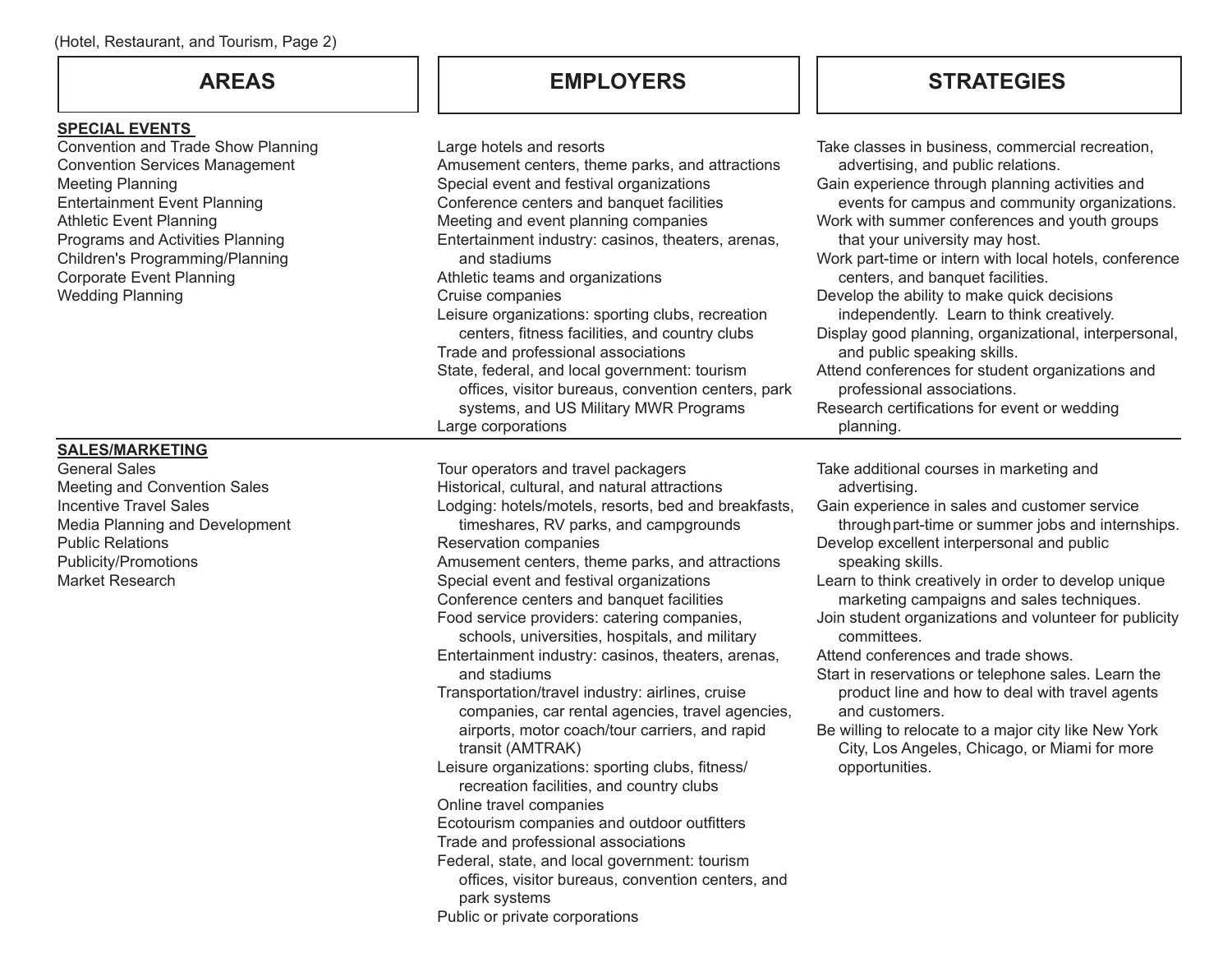### **CORPORATE ADMINISTRATION**

Property Acquisition and Development Legal Services Research/Market Analysis **Marketing** Finance and Accounting Purchasing Human Resources: Human Resource Management Recruiting and Training Employee Support Services Labor Relations Compensation and Benefits

Parent corporations for large chains of: Hotels, motels, and resorts Restaurants and fast food operators Food service providers Casinos Amusement centers and theme parks **Attractions** Fitness facilities Airlines Cruise companies Motor coach/tour carriers Rapid transit companies Car rental companies

## **AREAS EMPLOYERS STRATEGIES**

Assume leadership roles in student organizations and professional associations. Attend their meetings and conferences. Study the industry leaders and trends by reading trade journals. Gain experience in decision-making, planning, budgeting, and human resources through internships and summer jobs. Develop excellent interpersonal and public speaking skills. Prepare to work "from the bottom up" to gain industry experience. Be geographically flexible and willing to relocate for promotions. Create a network of contacts. Obtain a graduate degree in business, law, or a related field to increase opportunities for advancement.

## **COMMUNICATIONS**

**Writing** Editing Research Electronic Media Photography

Self-employment/Freelance Newspapers, magazines, and trade journals Publishers: guide and travel books, travel newsletters Internet sites related to the industry Video producers Tour operators Federal, state, and local government: tourism offices and visitor bureaus

- Study and gain an in-depth knowledge of industry trends.
- Take journalism or English classes to hone writing skills.
- Work for campus newspapers and other publications or write for organizational or departmental newsletters.
- Develop effective research methods and computer skills.
- Practice paying attention to detail and meeting deadlines.
- Study or work abroad while in school.
- Travel as much as possible in the United States and beyond.
- Create a portfolio or build a website to showcase work.